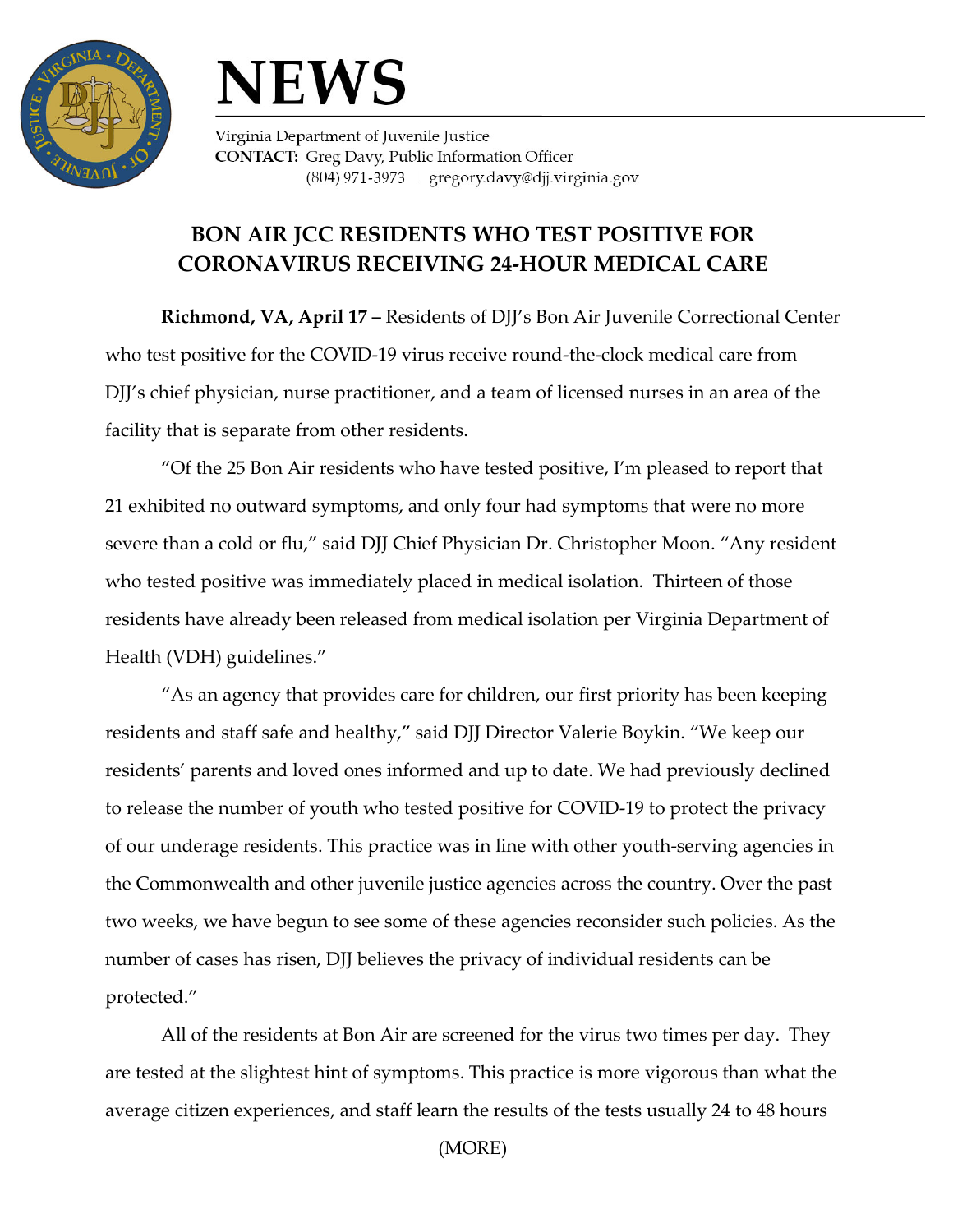## **Bon Air Residents Testing Positive For COVID-19 Receive 24-Hour Medical Care Page 2**

after they are administered, according to Dr. Moon and Dr. Bridget Wilson, Nurse Manager.

In mid-March, DJJ's medical staff began routinely screening all Bon Air residents by taking temperatures. A COVID-19 test is administered when a youth exhibits any symptoms, including showing a temperature of 100.3 degrees or higher, per CDC guidelines. "When we received the first positive test for a Bon Air resident, and at the recommendation of the VDH, out of an abundance of caution we also tested residents who had a temperature between 99 and 100," said Dr. Wilson. "It was this slightly elevated temperature that led to the vast majority of our tests. We will continue to be aggressive with our testing."

"We are extremely grateful for the efforts of our medical team during the last few weeks, and thank them for their dedication and professionalism in trying circumstances," Boykin said.

Any resident who tests positive for the coronavirus is immediately taken to the Central Infirmary (CI) or an alternate medical unit on campus, apart from other residents and staff. Both the CI and alternate unit(s) have been supplied with portable industrial HEPA Filter Air Abatement Units to reduce the risk of further spread to staff. No resident has required emergency or hospital care; however, a resident would be transported if needed. Parents of each youth who tests positive are individually notified.

"We've been working closely with the Bon Air JCC by providing recommendations to address the spread of the virus in their facility," said Dr. Alexander Samuel, Health Director of the Chesterfield Health District.

Since mid-March, after consultation with the Virginia Department of Health, DJJ has implemented the following measures to provide as much protection as possible to Bon Air's other residents and staff:

(MORE)